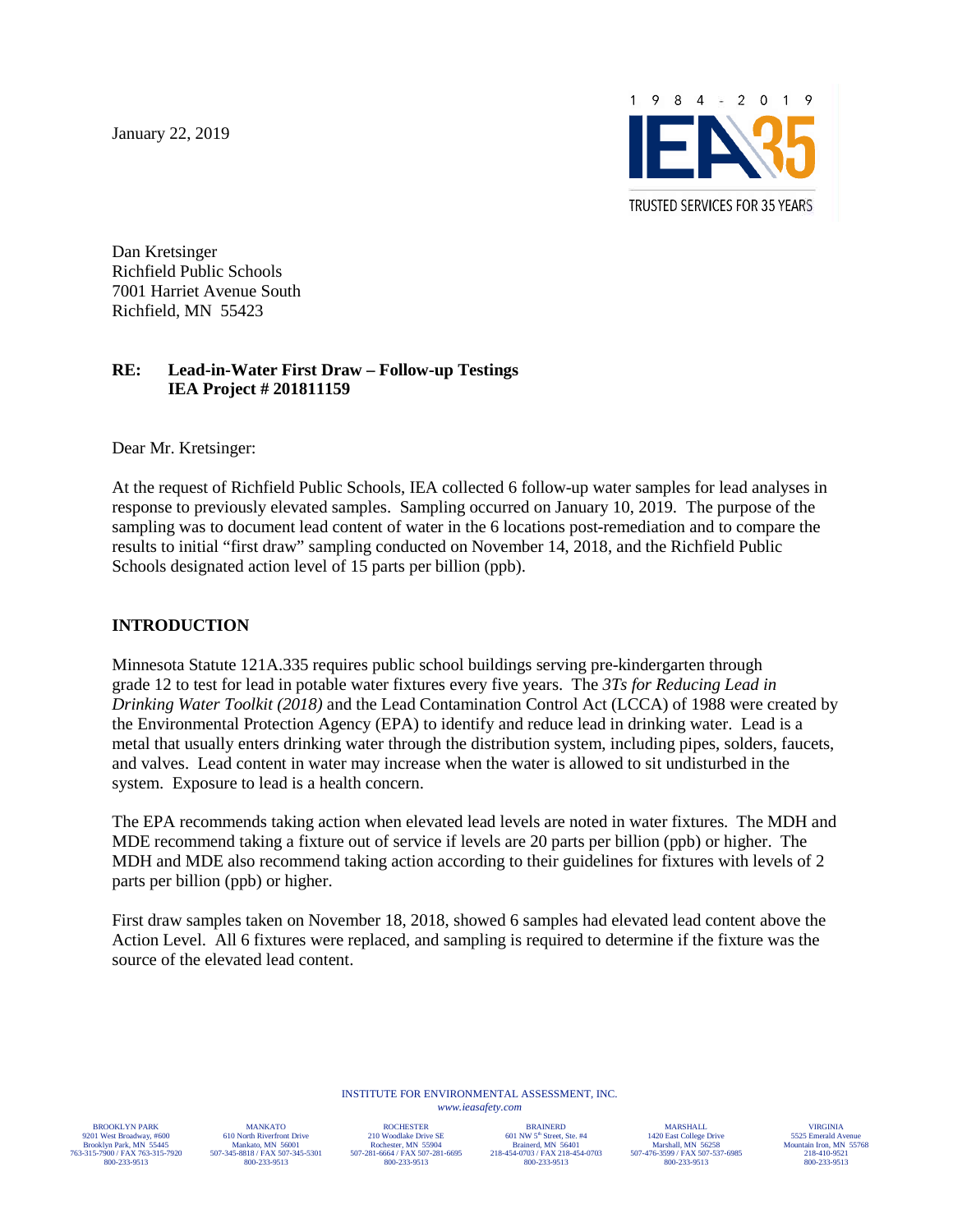#### **METHODOLOGY**

IEA collected 6 first-draw (unless otherwise noted) samples of approximately 250 milliliters (ml) of water. "First draw" means the samples are collected before the fixture is used or flushed during the day. The first-draw sample results reflect a worst-case scenario, i.e., the highest lead level that would be consumed by building occupants. MDH recommends water stand in pipes for at least 8 hours, but not more than 18 hours prior to sampling identified fixtures.

Water samples were analyzed by Minnesota Valley Testing Laboratories (MVTL) in New Ulm, Minnesota, which uses EPA-approved analytical methods and quality control/assurance procedures. Samples were analyzed using the ICP/MS EPA Method 200.8.

#### **RESULTS & DISCUSSION**

The lead-in-water sampling results ranged from 7.49 ppb to 38.4 ppb. These 6 locations are displayed in *Table 1: Water Testing Results*. The laboratory reports which includes sampling locations and maps of each building is provided in Appendix A. Laboratory results are reported in micrograms per liter  $(\mu g/L)$ which is equivalent to ppb.

| <b>Sample</b> |                         | <b>Sampling</b>      | <b>Fixture</b> | <b>Lead Results (ppb)</b> |            |
|---------------|-------------------------|----------------------|----------------|---------------------------|------------|
| <b>Number</b> | <b>Building</b>         | <b>Location</b>      | <b>Type</b>    | 1/10/2019                 | 11/14/2018 |
| 01102019RMS-1 | Richfield Middle School | Room 207             | <b>Sink</b>    | 19.2                      | 25.6       |
| 01102019RMS-2 | Richfield Middle School | Room 203 West        | <b>Sink</b>    | 16.1                      | 21.3       |
| 01102019RMS-3 | Richfield Middle School | Room 203 Southwest   | <b>Sink</b>    | 38.4                      | 138        |
| 01102019RMS-4 | Richfield Middle School | Room 203 South Left  | Sink           | 24.4                      | 19.4       |
| 01102019RMS-5 | Richfield Middle School | Room 203 South Right | Sink           | 7.49                      | 21.6       |
| 01102019RMS-6 | Richfield Middle School | Room 202             | <b>Sink</b>    | 14.2                      | 19.4       |

**Table 1: Water Testing Results – November 14, 2018 and January 10, 2019** 

ppb – parts per billion

#### **RECOMMENDATIONS**

Two out of the 6 re-sampled fixture(s) from the January 10, 2019, sampling showed lead levels below the Richfield Public Schools chosen action level of 15 ppb. Based on sample results, further action is required at this time.

IEA recommends implementing one of the following treatment options for the 4 fixtures with lead content exceeding Richfield Public Schools designated action level of 15 ppb.

- Remove fixture from service by disconnecting it from the water supply and/or post signs that the water is not potable and notify staff of this.
- Provide bottled water to occupants which meet FDA and state standards. A written statement from the bottled water distributor guaranteeing the standard are met should be filed with the district.
- Replace lead pipes on the property and district portion of the service line.
- Reconfigure plumbing system to redirect the water to bypass any known sources of lead contamination
- · Replace fixture with a "lead-free" fixture certified to NSF/ANSI 372 or NSF/ANSI 61-G. The *Reduction of Lead in Drinking Water Act* redefines "lead-free" as "not more than a weighted average of 0.25% lead when used with respect to wetted surfaces of pipes, pipe fittings, plumbing fittings, and fixtures." Effective January 4, 2014, drinking water system components sold or installed must adhere to this new requirement.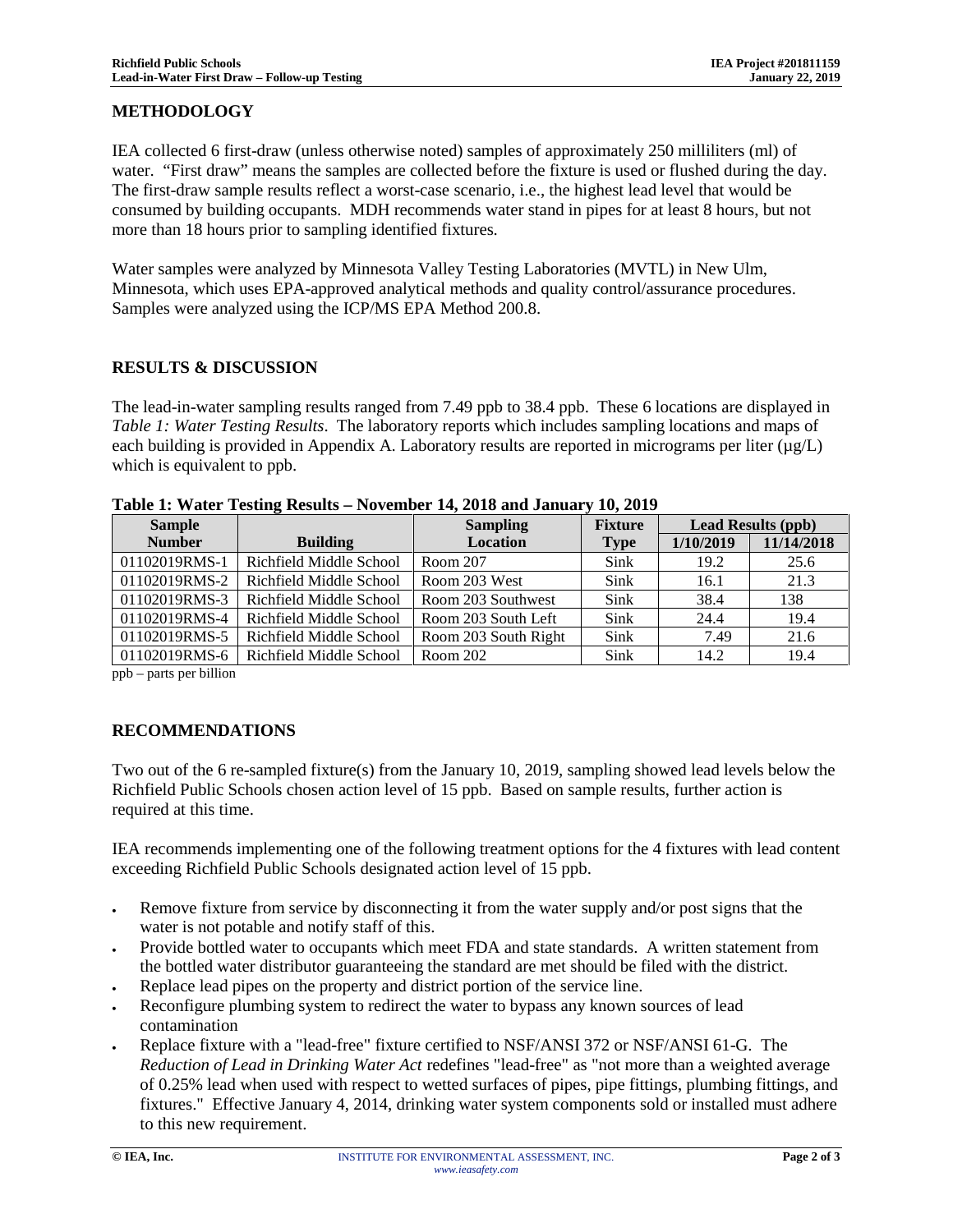- · Install a drinking water treatment unit certified to NSF/ANSI 53 or NSF/ANSI 42 for lead reduction.
- · Conduct flush testing in accordance with MDH guidelines to determine if flushing will reduce lead content. If results indicate that flushing will reduce lead to acceptable levels, implement a flushing program which includes documentation of daily flushing and periodic program review.
- · Conduct flush testing in accordance with EPA guidelines, noting that elevated levels can return quickly following flushing depending upon the age and condition of the plumbing. Replacing the plumbing components can address the high levels and ensuring any repair or replacement work is done using only "lead-free" solder. Existing wires in the building could be grounded to lead piping. The electrical current produced may accelerate the corrosion of the pipes. Consider checking the wires and finding an alternative grounding system.

In addition, MDH recommends labeling water fixtures not included in the sampling program, including: bathroom taps, hose bibbs, laboratory faucets/sinks or custodial closet sinks.

It is recommended that a copy of the district's Lead-in-Drinking Water Testing Report be made available to staff and the public through the district's administrative offices. Per Minnesota Statutes, section 121A.335, a school district that has tested its buildings for the presence of lead shall make the results of the testing available to the public for review and must notify parents of the availability of the information.

### **GENERAL CONDITIONS**

The analysis and opinions expressed in this report are based upon data obtained from Richfield Public Schools at the indicated locations. This report does not reflect variations in conditions that may occur across the site, property, or facility. Actual conditions may vary and may not become evident without further assessment.

The report is prepared for the exclusive use of our client for specific application to the project discussed and has been prepared in accordance with generally accepted environmental, health and safety practices. Other than as provided in the preceding sentence and in our Proposal #7571 dated October 17, 2018, regarding lead-in-water sampling at Richfield Public Schools, including the General Conditions attached thereto, no warranties are extended or made.

Please contact IEA if you would like assistance with any of the above recommendations or have questions regarding this report.

Sincerely,

Ull

Daniel Holcomb Mary Ferrian EH&S Account Manager EHS Division Manager

DH/wb 012319

Enc.

IEA, Inc. Reviewed by: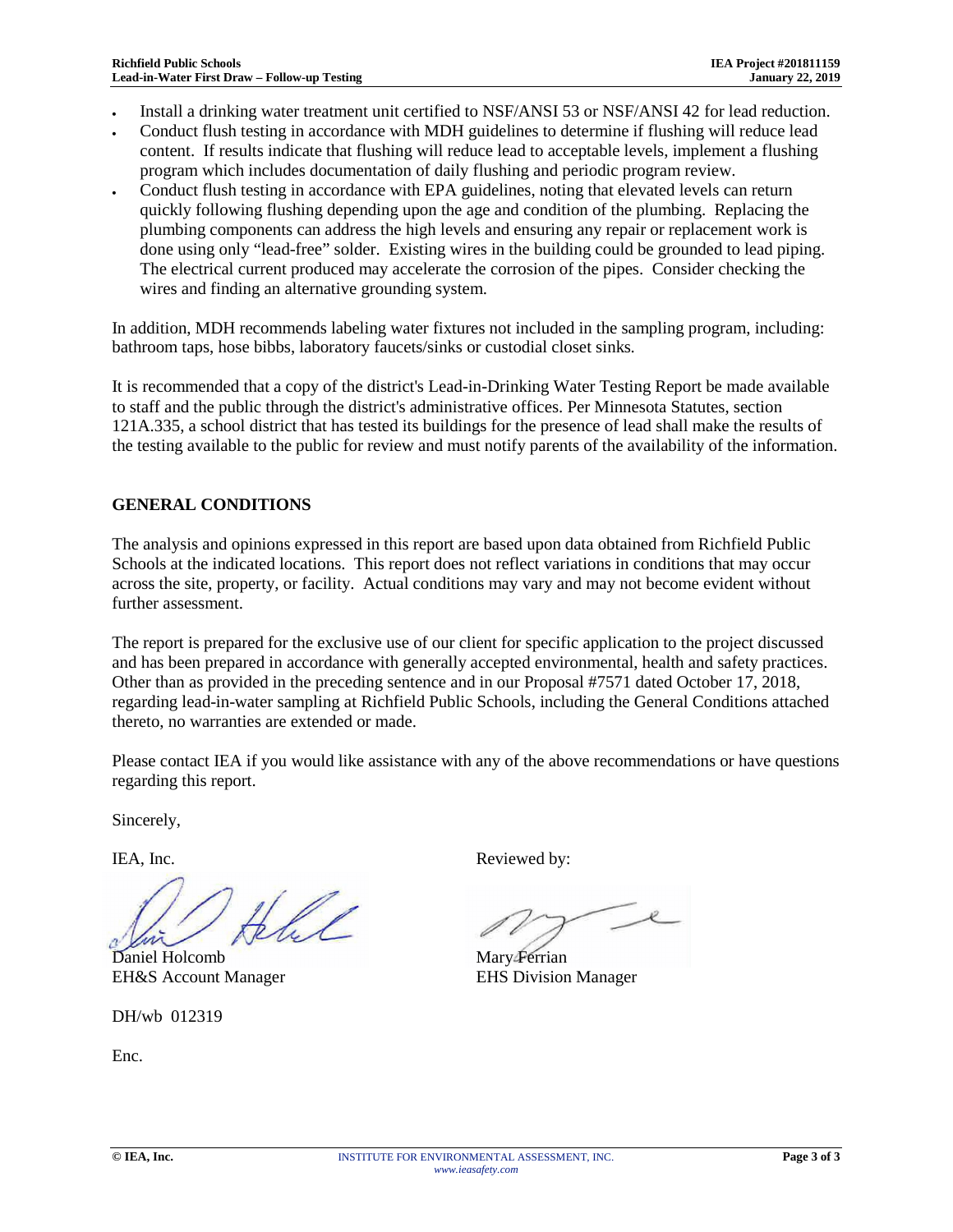# **Appendix A**

*Laboratory Testing Report, Maps and Sampling Locations*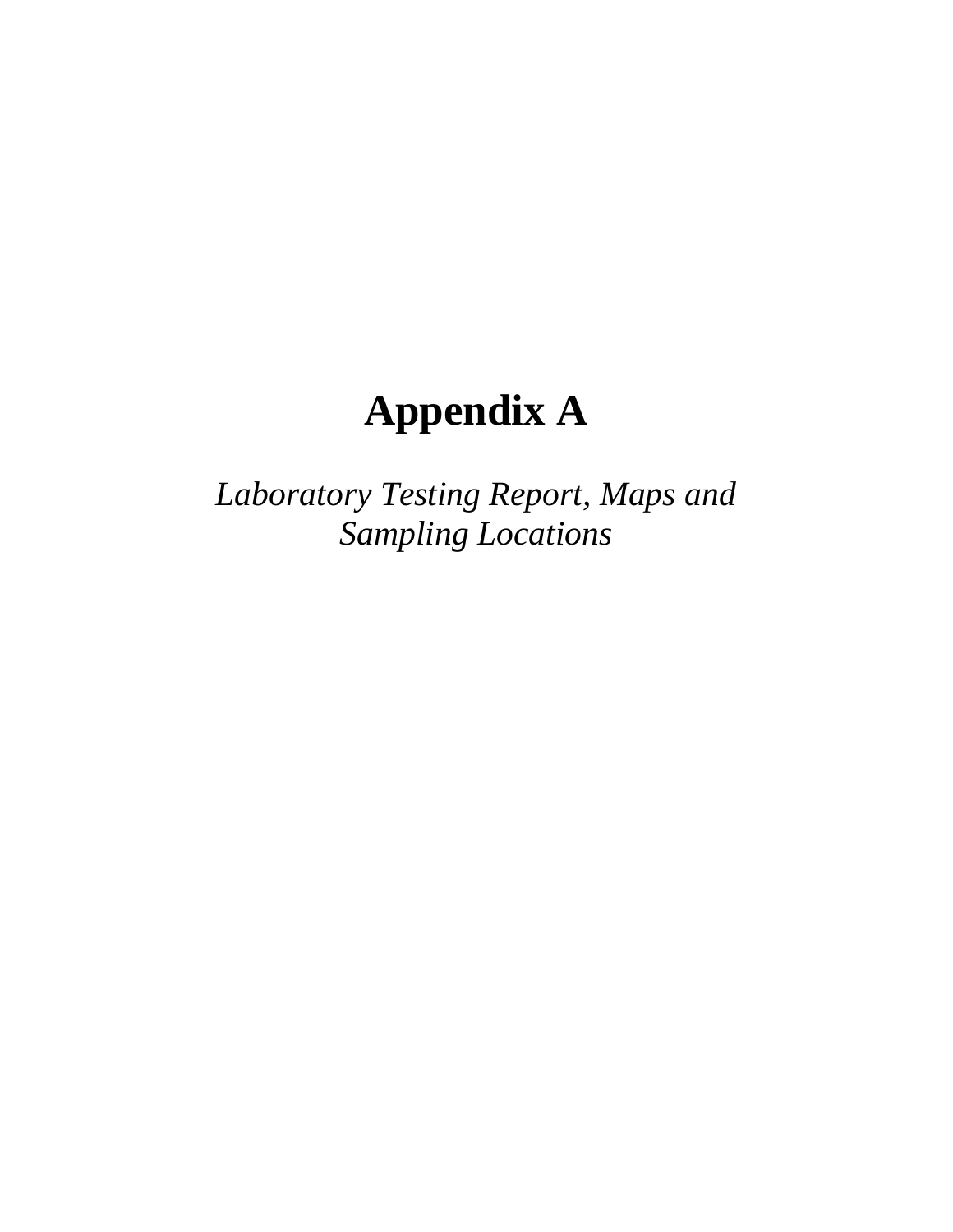## *MINNESOTA VALLEY TESTING LABORATORIES, INC.*

1126 N. Front St. ~ New Ulm, MN 56073 ~ 800-782-3557 ~ Fax 507-359-2890<br>2616 E. Broadway Ave. ~ Bismarck, ND 58501 ~ 800-279-6885 ~ Fax 701-258-9724 MEMBER 1201 Lincoln Highway ~ Nevada, IA 50201 ~ 800-362-0855 ~ Fax 515-382-3885

www.mvtl.com

Report Date: 18 Jan 2019

ACIL

| HEIDI SOLBERG                         | Work Order #: $12-3478$<br>Account #: 002190 |
|---------------------------------------|----------------------------------------------|
| IEA/BROOKLYN PARK                     | Purchase Order #: 201811159                  |
| 9201 W BDWY STE #600                  |                                              |
| BROOKLYN PARK MN 55445                | Date Received: 11 Jan 2019                   |
|                                       | Date Sampled: 10 Jan 2019                    |
|                                       | Temperature at Receipt: 11.5C                |
| PROJECT NAME: RICHFIELD MIDDLE SCHOOL |                                              |
|                                       |                                              |

|  | PROJECT NUMBER: 201811159 |
|--|---------------------------|
|  |                           |

| LAB<br>NUMBER | SAMPLE<br>DESCRIPTION                      | LEAD<br>RESULTS          | MCL  | DATE<br>ANALYZED | ANALYST |
|---------------|--------------------------------------------|--------------------------|------|------------------|---------|
| 19-A1563      | 01102019RMS-1<br>ROOM 207 SINK             | $19.2 \text{ ug/L}$      | 15.0 | 16 Jan 19        | TMM     |
| 19-A1564      | 01102019RMS-2<br>ROOM 203 WEST SINK        | $16.1 \quad \text{uq/L}$ | 15.0 | 16 Jan 19        | TMM     |
| 19-A1565      | 01102019RMS-3<br>ROOM 203 SOUTHWEST SINK   | $38.4 \text{ uq/L}$      | 15.0 | 16 Jan 19        | TMM     |
| 19-A1566      | 01102019RMS-4<br>ROOM 203 SOUTH LEFT SINK  | $24.4 \text{ uq/L}$      | 15.0 | 16 Jan 19        | RMV     |
| 19-A1567      | 01102019RMS-5<br>ROOM 203 SOUTH RIGHT SINK | 7.49<br>uq/L             | 15.0 | 16 Jan 19        | RMV     |
| 19-A1568      | 01102019RMS-6<br>ROOM 202 SINK             | $14.2 \text{ ug/L}$      | 15.0 | 16 Jan 19        | TMM     |

Approved by:  $\mathbb{R}$  $\frac{1}{2}$ 

. D

**Dan O'Connell David Smahel Chemistry Laboratory Managers New Ulm, MN**

 Analyses performed under our Minnesota Department of Health Accreditation conform to the current TNI standards. The reporting limit was elevated for any analyte requiring a dilution as coded below:<br>  $@ = \text{Due to sample matrix}$  # = Due to co # = Due to concentration of other analytes

 $! = Due to sample quantity + = Due to internal standard response  
25 ND WW/DW # R-040$ CERTIFICATION: MN LAB  $#$  027-015-125

MVTL guarantees the accuracy of the analysis done on the sample submitted for testing. It is not possible for MVTL to guarantee that a test result obtained on a particular sample will be the same on any other sample unless all conditions affecting the sample are the same, including sampling by MVTL. As a mutual protection to clients, the public and ourselves, all reports are submitted as the confidential property of clients, and<br>autho

#### **AN EQUAL OPPORTUNITY EMPLOYER**